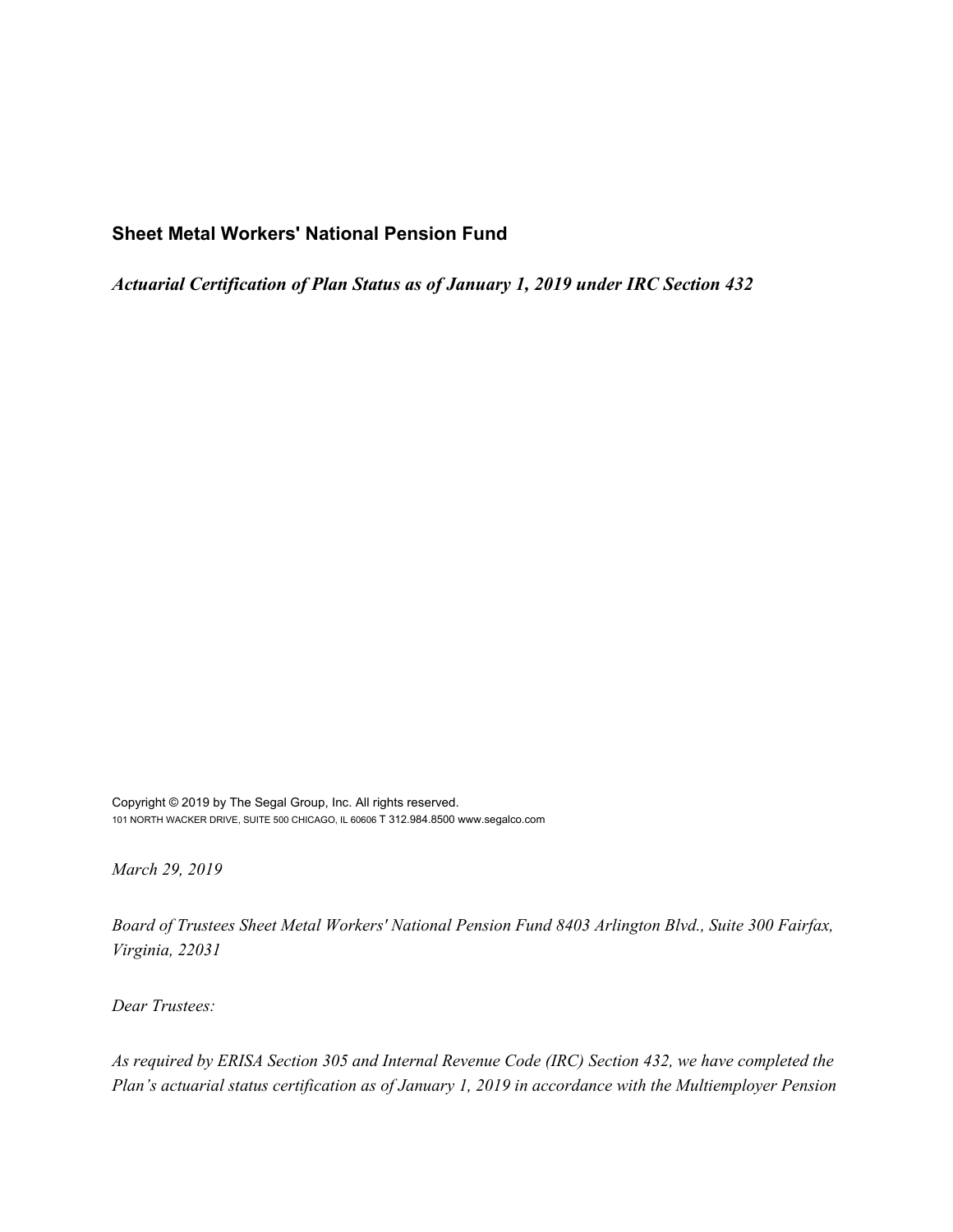*Reform Act of 2014 (MPRA). The attached exhibits outline the projections performed and the results of the various tests required by the statute. These projections have been prepared based on the Actuarial Valuation as of January 1, 2018 and in accordance with generally accepted actuarial principles and practices and a current understanding of the law. The actuarial calculations were completed under the supervision of Daniel V. Ciner, MAAA, Enrolled Actuary.*

As of January 1, 2019, the Plan is in endangered status. In addition, the Plan is not projected to be in *critical status for any of the succeeding five plan years.*

*This certification notifies the IRS that the Plan is making the scheduled progress in meeting the requirements of its funding improvement plan, based on a projection of the Plan's funding metrics. This certification is being filed with the Internal Revenue Service, pursuant to ERISA section 305(b)(3) and IRC section 432(b)(3).*

*Segal Consulting ("Segal") does not practice law and, therefore, cannot and does not provide legal advice. Any statutory interpretation on which the certification is based reflects Segal's understanding as an actuarial firm. Due to the complexity of the statute and the significance of its ramifications, Segal recommends that the Board of Trustees consult with legal counsel when making any decisions regarding compliance with ERISA and the Internal Revenue Code.*

*We look forward to reviewing this certification with you at your next meeting and to answering any questions you may have. We are available to assist the Trustees in communicating this information to plan stakeholders as well as in reviewing the Funding Improvement Plan as required.*

*Sincerely,*

*Segal Consulting, a Member of the Segal Group*

*By:*

*David A. Dean, MAAA, EA Daniel V. Ciner, MAAA, EA Senior Vice President Senior Vice President and Actuary*

*cc: Ms. Lori Wood Mr. Tim Myers Ms. Debbie Elkins Tearyn Loving, Esq.*

# lÉ Segal Consulting

March 29, 2019 Internal Revenue Service Employee Plans Compliance Unit Group <sup>7</sup>602 (TEGE : EP : EPCU) 230 S. Dearborn Street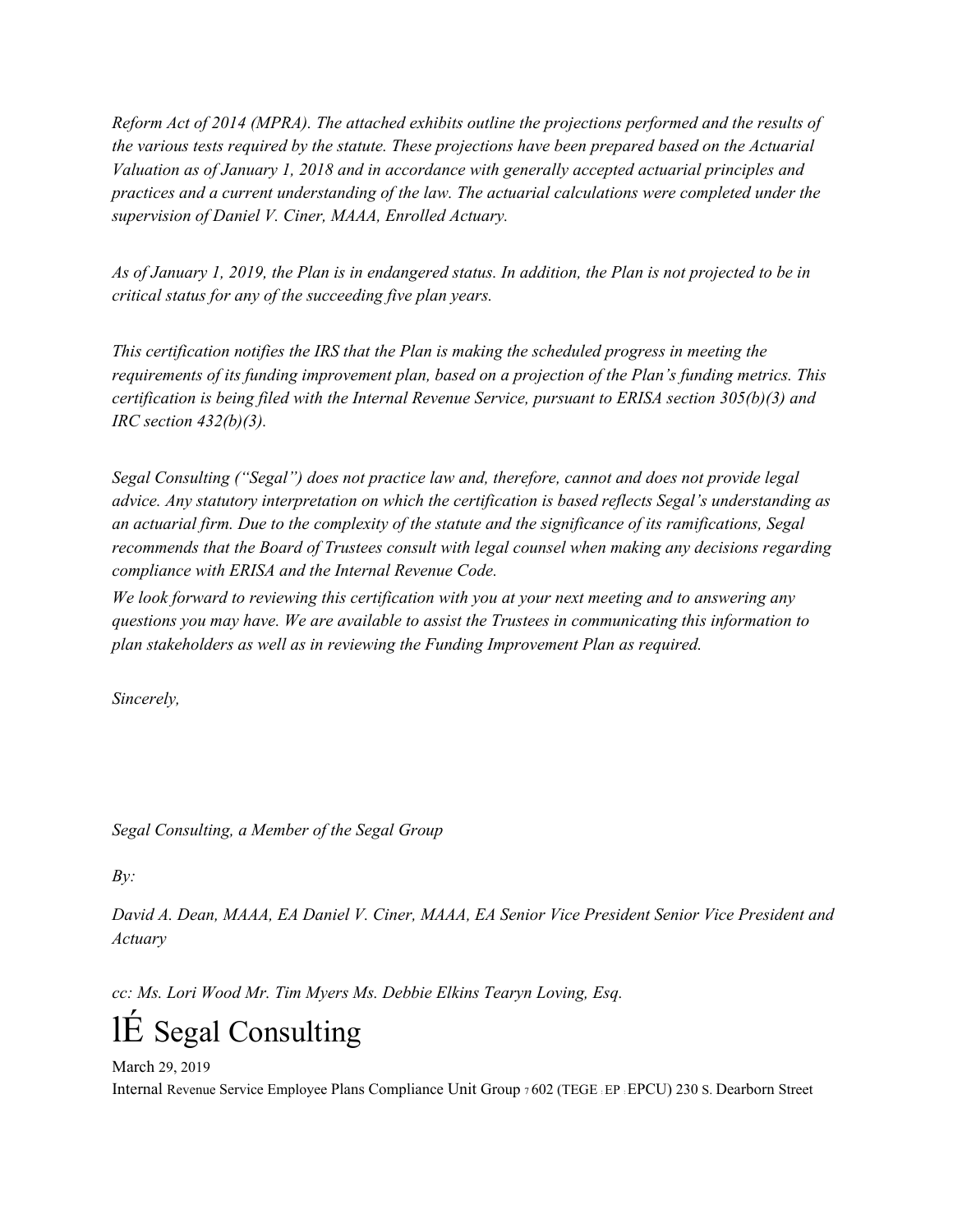Room 1700 - lTth Floor Chicago, IL 60604 To llhom h May Concern: As required by ENSA Sectíon 305 and the Internal Revenue Code (RC) Section 432, we have completed the actuarial

status certification as of January I, 201 9 for the following plan:

Nøme of Plan: Plan number: Plan sponsor: Address:

Phone number

Sheet Metal Workers'National Pension Fund EIN 52-61 12463 / PN 001 Board of Trustees, Sheet Metal Vlorkers'

National Pension Fund 8403 Fairfax, Arlington Virgínia, Blvd., <sup>2</sup><sup>20</sup> <sup>3</sup> Suite I

300

703.739.7000

As the of succeedingfive January l, 2019, plan the years. Plan This is in certification endangered status. also notifies In addition, the IRS the that Plan the Plan ís not is projected making to the be scheduled in critical progress status for ín

any of

meeting the requirements of itsfunding improvement plan, based on a projection of the Pløn'sfunding metrics. If you have any questions on the attached certification, you may contact me at thefollowing

Segal <sub>IOI</sub> Chicago, <sub>North</sub> Consulting IL <sub>Wacker</sub> 60606

Drive, Suite 500 Phone number: <sup>3</sup> I 2.984.8500 Sincerely, Daniel V. Ciner, MAAA Senior Yice President and Actuary Enrolled Actuary No. l7-05773 **Actuarial Status Certification as of January 1, 2019 under IRC Section 432 for the Sheet Metal Workers' National Pension Fund**

# EIN 52-6112463 / PN 001 **March 29, 2019 Illustration Supporting Actuarial Certification of Status (Schedule MB, line 4b) ACTUARIAL STATUS CERTIFICATION AS OF JANUARY 1, 2019 UNDER IRC SECTION 432**

This is to certify that Segal Consulting, a Member of The Segal Group, Inc. ("Segal") has prepared an actuarial status certification under Internal Revenue Code Section 432 for the Sheet Metal Workers' National Pension Fund as of January 1, 2019 in accordance with generally accepted actuarial principles and practices. It has been prepared at the request of the Board of Trustees to assist in administering the Fund and meeting filing and compliance requirements under federal law. This certification may not otherwise be copied or reproduced in any form without the consent of the Board of Trustees and may only be provided to other parties in its entirety.

The measurements shown in this actuarial certification may not be applicable for other purposes. Future actuarial measurements may differ significantly from the current measurements presented in this report due to such factors as the following: plan experience differing from that anticipated by the economic or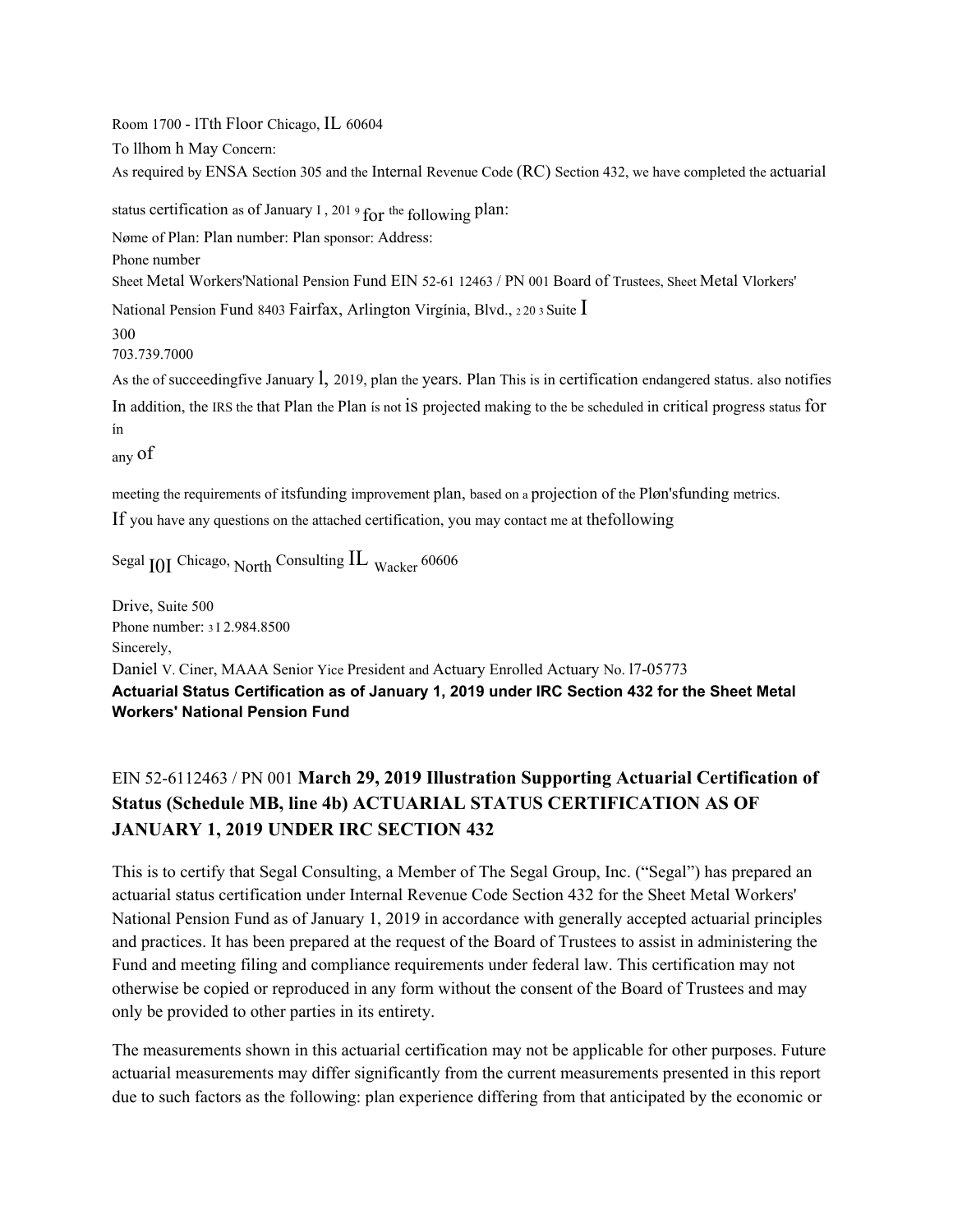demographic assumptions; changes in economic or demographic assumptions; increases or decreases expected as part of the natural operation of the methodology used for these measurements (such as the end of an amortization period or additional cost or contribution requirements based on the plan's funded status); differences in statutory interpretation and changes in plan provisions or applicable law.

This certification is based on the January 1, 2018 actuarial valuation, dated October 12, 2018. This certification reflects the changes in the law made by the Multiemployer Pension Reform Act of 2014 (MPRA). Additional assumptions required for the projections (including those under MPRA), and sources of financial information used are summarized in Exhibit VII.

Segal Consulting does not practice law and, therefore, cannot and does not provide legal advice. Any statutory interpretation on which this certification is based reflect Segal's understanding as an actuarial firm.

This certification was based on the assumption that the Plan was qualified as a multiemployer plan for the year.

I am a member of the American Academy of Actuaries and I meet the Qualification Standards of the American Academy of Actuaries to render the actuarial opinion herein. To the best of my knowledge, the information supplied in this actuarial certification is complete and accurate. As required by IRC Section 432(b)(3)(B)(iii), the projected industry activity is based on information provided by the plan sponsor. In my opinion, the projections are based on reasonable actuarial estimates, assumptions and methods that (other than projected industry activity) offer my best estimate of anticipated experience under the Plan.

Daniel V. Ciner, MAAA Senior Vice President and Actuary Enrolled Actuary No. 17-05773

1

**Actuarial Status Certification as of January 1, 2019 under IRC Section 432 for the Sheet Metal Workers' National Pension Fund**

# EIN 52-6112463 / PN 001 **Certificate Contents**

**EXHIBIT I** Status Determination as of January 1, 2019 **EXHIBIT II** Summary of Actuarial Valuation Projections **EXHIBIT III** Funding Standard Account Projections **EXHIBIT IV** Funding Standard Account – Projected Bases Assumed Established After

January 1, 2018 **EXHIBIT V** Solvency Projection **EXHIBIT VI** Scheduled Progress of the Funding Improvement Plan - Projections of

Benchmarks **EXHIBIT VII** Actuarial Assumptions and Methodology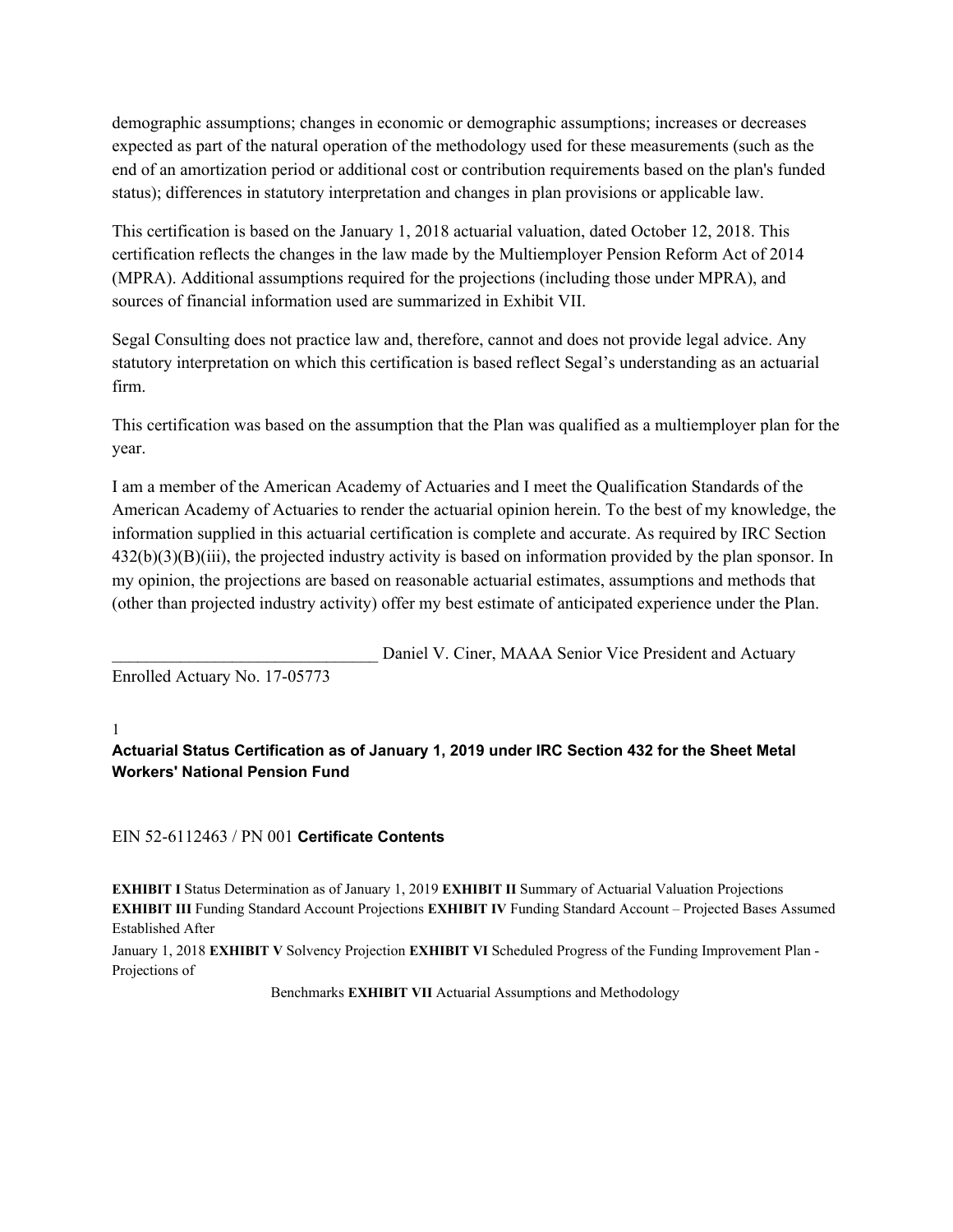2

**Actuarial Status Certification as of January 1, 2019 under IRC Section 432 for the Sheet Metal Workers' National Pension Fund**

EIN 52-6112463 / PN 001 **EXHIBIT I Status Determination as of January 1, 2019 Status Condition**

# 3 **Component Result**

## **Final Result**

**Critical Status:**

| I. Initial critical status tests (not applicable since Plan previously met special emergence under IRC Section<br>$432(e)(4)(B)(ii)(I))$ :                                                                                                                               |
|--------------------------------------------------------------------------------------------------------------------------------------------------------------------------------------------------------------------------------------------------------------------------|
| C1. A funding deficiency is projected in four years (ignoring any amortization extensions)?                                                                                                                                                                              |
| present value of vested benefits for actives,  Yes (c) AND the normal cost plus interest on unfunded actuarial accrued<br>liability (unit credit basis) is greater than contributions for                                                                                |
|                                                                                                                                                                                                                                                                          |
| Yes                                                                                                                                                                                                                                                                      |
|                                                                                                                                                                                                                                                                          |
| $N/A$ C4. (a) The funded percentage is less than 65%,                                                                                                                                                                                                                    |
|                                                                                                                                                                                                                                                                          |
| (b) AND the present value of assets plus contributions is less than the present value of benefit payments and administrative<br>N/A C5. The present value of assets plus contributions is less than the present value of benefit payments and administrative<br>expenses |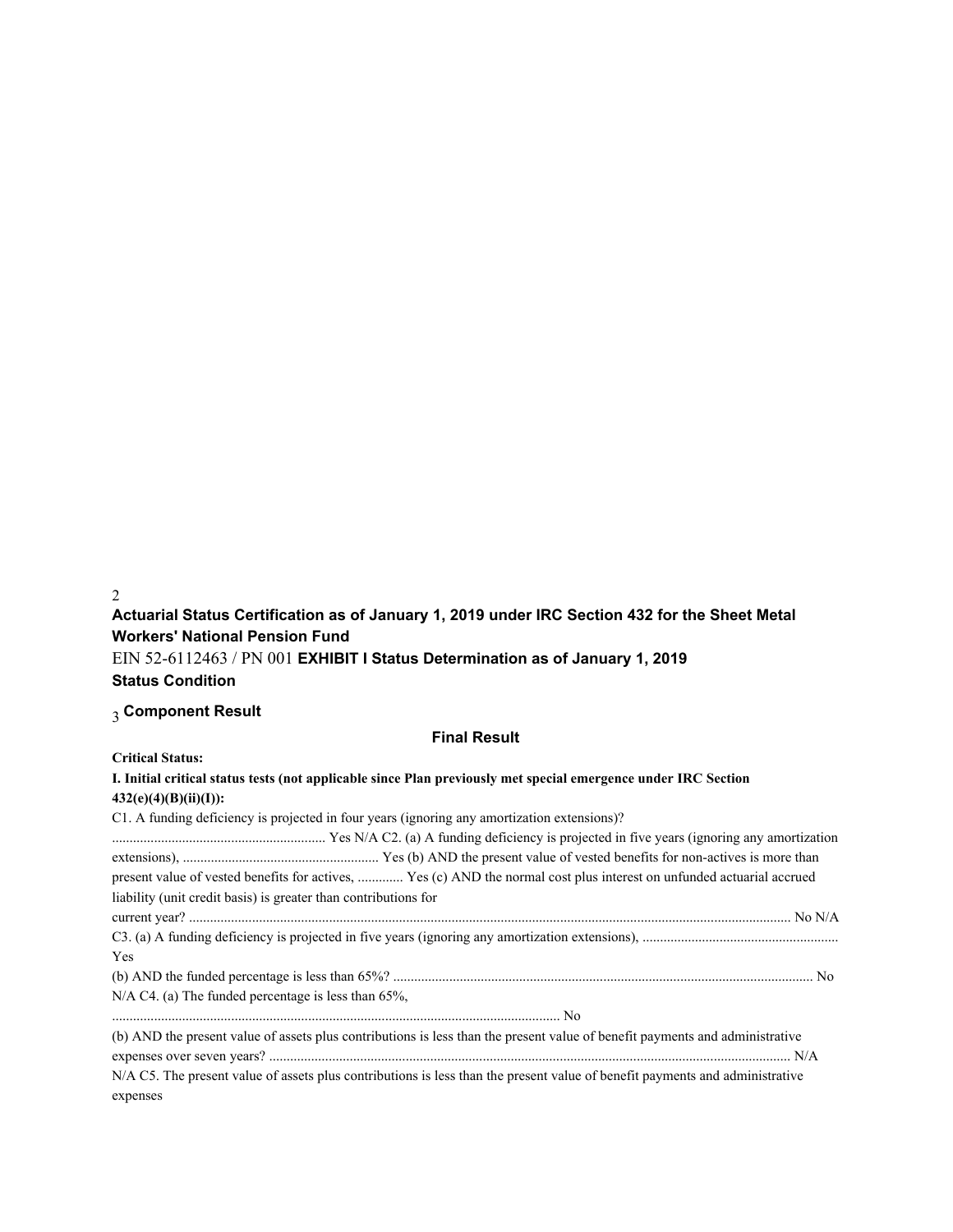|     |                           | N/A II. Test special emergence rules for reentry into critical status:                                                            |                         |                     |        |      |               |      |    |      |
|-----|---------------------------|-----------------------------------------------------------------------------------------------------------------------------------|-------------------------|---------------------|--------|------|---------------|------|----|------|
|     |                           | C6. Override condition: If satisfies (C6(a)) and (C6(b)), then ignore tests (C1) – (C5) and only apply test (C6(c))               |                         |                     |        |      |               |      |    |      |
|     |                           |                                                                                                                                   |                         |                     |        |      |               |      |    |      |
|     |                           | Yes (b) Previously emerged from critical status because:                                                                          |                         |                     |        |      |               |      |    |      |
|     |                           | (i) there was not projected to be an accumulated funding deficiency for the plan year or any of the nine succeeding plan          |                         |                     |        |      |               |      |    |      |
|     |                           | years, without regard to the use of the shortfall method but taking into account any automatic extension of amortization periods  |                         |                     |        |      |               |      |    |      |
|     |                           |                                                                                                                                   |                         |                     |        |      |               |      |    |      |
|     |                           |                                                                                                                                   |                         |                     |        |      |               |      |    |      |
|     |                           | (i) EITHER there is a projected funding deficiency for the plan year or any of the nine succeeding plan years, without            |                         |                     |        |      |               |      |    |      |
|     |                           | regard to the use of the shortfall method but taking into account any extension of amortization periods under IRC Section 431(d), |                         |                     |        |      |               |      |    |      |
|     |                           | projected to become insolvent for the current or any of the 30 succeeding plan years?  No No In Critical Status?                  |                         |                     |        |      |               |      |    |      |
|     |                           | (If any of (C1) through (C5) is Yes then Yes, unless (C6(a)) and (C6(b)) are Yes, then only if (C6(c)) is Yes) No                 |                         |                     |        |      |               |      |    |      |
|     |                           | Actuarial Status Certification as of January 1, 2019 under IRC Section 432 for the Sheet Metal                                    |                         |                     |        |      |               |      |    |      |
|     |                           | <b>Workers' National Pension Fund</b>                                                                                             |                         |                     |        |      |               |      |    |      |
|     |                           | EIN 52-6112463 / PN 001 EXHIBIT I (continued) Status Determination as of January 1, 2019                                          |                         |                     |        |      |               |      |    |      |
|     | <b>Status Condition</b>   |                                                                                                                                   |                         |                     |        |      |               |      |    |      |
|     |                           | $_4$ Component Result                                                                                                             |                         |                     |        |      |               |      |    |      |
|     |                           |                                                                                                                                   |                         | <b>Final Result</b> |        |      |               |      |    |      |
|     |                           | III. Determination whether plan is projected to be in critical status in any of the succeeding five plan years:                   |                         |                     |        |      |               |      |    |      |
|     |                           |                                                                                                                                   |                         |                     |        |      |               |      |    |      |
| Yes |                           |                                                                                                                                   |                         |                     |        |      |               |      |    |      |
|     |                           |                                                                                                                                   |                         |                     |        |      |               |      |    |      |
|     |                           | No In Critical Status in any of the five succeeding plan years?                                                                   |                         |                     |        |      |               |      |    |      |
|     |                           |                                                                                                                                   |                         |                     |        |      |               |      |    |      |
|     | <b>Endangered Status:</b> |                                                                                                                                   |                         |                     |        |      |               |      |    |      |
|     |                           |                                                                                                                                   |                         |                     |        |      |               |      |    |      |
| Yes |                           |                                                                                                                                   |                         |                     |        |      |               |      |    |      |
|     |                           |                                                                                                                                   |                         |                     |        |      |               |      |    |      |
|     |                           | Yes E2. (a) Is not in critical                                                                                                    |                         |                     |        |      |               |      |    |      |
|     |                           |                                                                                                                                   |                         |                     |        |      |               |      |    |      |
|     |                           |                                                                                                                                   |                         |                     |        |      |               |      |    |      |
| No  | In                        |                                                                                                                                   | Endangered Status? (Yes | when                | either | (E1) | <sub>or</sub> | (E2) | is | Yes) |
|     |                           |                                                                                                                                   |                         |                     |        |      |               |      |    |      |
|     |                           | <b>Neither Critical Status Nor Endangered Status:</b>                                                                             |                         |                     |        |      |               |      |    |      |
|     |                           | <b>Neither Critical nor Endangered</b>                                                                                            |                         |                     |        |      |               |      |    |      |
|     |                           |                                                                                                                                   |                         |                     |        |      |               |      |    |      |
|     |                           | Actuarial Status Certification as of January 1, 2019 under IRC Section 432 for the Sheet Metal                                    |                         |                     |        |      |               |      |    |      |
|     |                           | <b>Workers' National Pension Fund</b>                                                                                             |                         |                     |        |      |               |      |    |      |
|     |                           |                                                                                                                                   |                         |                     |        |      |               |      |    |      |

# EIN 52-6112463 / PN 001 **EXHIBIT II Summary of Actuarial Valuation Projections**

The actuarial factors as of January 1, 2019 (based on projections from the January 1, 2018 valuation certificate):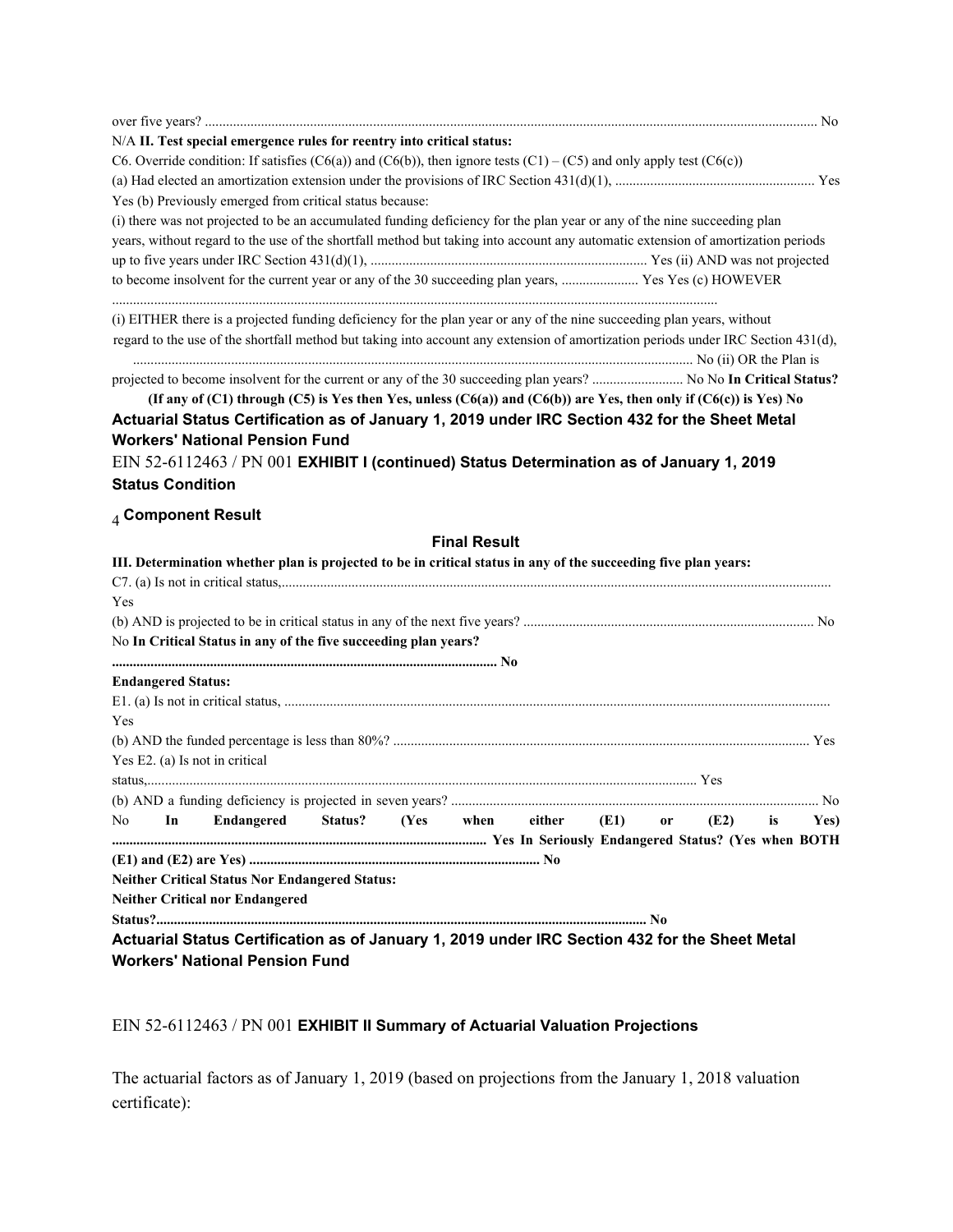#### **I. Financial Information**

1. Market value of assets\* \$4,858,601,988 2. Actuarial value of assets\* 5,204,656,135 3. Reasonably anticipated contributions

a. Upcoming year 481,377,661 b. Present value for the next five years 2,020,633,559 c. Present value for the next seven years 2,645,278,014 4. Projected benefit payments 523,946,312 5. Projected administrative expenses (beginning of year) 14,859,683 **II. Liabilities**

1. Present value of vested benefits for active participants \$2,168,115,298 2. Present value of vested benefits for non-active participants 5,360,185,961 3. Total unit credit accrued liability 7,896,883,396 4. Present value of payments **Benefit Payments Administrative Expenses Total**

a. Next five years \$2,342,638,823 \$68,333,062 \$2,410,971,885 b. Next seven years 3,155,435,323 91,829,225 3,247,264,548 5. Unit credit normal cost plus expenses 130,350,181 **III. Funded Percentage** (I.2)/(II.3) 65.9% **IV. Funding Standard Account Without amortization extension With amortization extension**

1. Credit Balance as of the end of prior year (\$389,605,350) \$433,173,304 2. Years to projected funding deficiency 0 N/A **V. Years to Projected Insolvency** N/A **VI. Year Projected to be in Critical Status (based on test C7. in Exhibit I), if within next five years** N/A

\*Excluding receivable withdrawal liability payments of \$14,611,449.

### 5

# **Actuarial Status Certification as of January 1, 2019 under IRC Section 432 for the Sheet Metal Workers' National Pension Fund**

### EIN 52-6112463 / PN 001 **EXHIBIT III Funding Standard Account Projections**

The tables below present the Funding Standard Account Projections for the Plan Years beginning January 1.

With Amortization Extension under IRC Section 431(d)

### **Year Beginning January 1,**

### **2018 2019 2020 2021 2022 2023 2024 2025**

1. Credit balance at beginning of year \$249,042,887 \$433,173,304 \$469,772,188 \$534,843,899 \$549,318,466 \$579,210,682 \$605,591,719 \$629,434,346 2. Interest on (1) 18,678,217 32,487,998 35,232,914 40,113,292 41,198,885 43,440,801 45,419,379 47,207,576 3. Normal cost 77,684,128 115,490,498 75,771,934 125,185,477 122,848,273 120,541,036 118,486,489 116,369,509 4. Administrative expenses 14,426,877 14,859,683 15,305,473 15,764,637 16,237,576 16,724,703 17,226,444 17,743,237 5. Net amortization charges 322,072,447 330,411,156 345,750,989 347,485,280 336,017,399 343,189,226 348,943,881 349,836,572 6. Interest on (3), (4) and (5) 31,063,760 34,557,100 32,762,130 36,632,654 35,632,744 36,034,122 36,349,261 36,296,199 7. Expected contributions 588,625,939 481,377,661 481,377,661 481,377,661 481,377,661 481,377,661 481,377,661 481,377,661 8. Interest on (7) 22,073,473 18,051,662 18,051,662 18,051,662 18,051,662 18,051,662 18,051,662 18,051,662 9. Credit balance at end of year:  $(1) + (2) - (3) - (4) - (5) - (6)$ 

+ (7) + (8) \$433,173,304 \$469,772,188 \$534,843,899 \$549,318,466 \$579,210,682 \$605,591,719 \$629,434,346 \$655,825,728

### **2026 2027 2028 2029 2030 2031 2032 2033**

1. Credit balance at beginning of year \$655,825,728 \$661,687,178 \$712,054,801 \$778,018,096 \$839,287,395 \$934,056,101 \$1,074,063,133 \$1,248,856,419 2. Interest on (1) 49,186,930 49,626,538 53,404,110 58,351,357 62,946,555 70,054,208 80,554,735 93,664,231 3. Normal cost 114,527,537 112,731,222 111,249,715 110,132,364 109,211,663 108,365,124 107,797,687 107,396,978 4. Administrative expenses 18,275,534 18,823,800 19,388,514 19,970,169 20,569,274 21,186,352 21,821,943 22,476,601 5. Net amortization charges 372,085,118 332,341,014 322,264,225 331,768,519 305,202,479 269,961,546 247,302,018 242,834,706 6. Interest on (3), (4) and (5) 37,866,614 34,792,202 33,967,684 34,640,329 32,623,756 29,963,477 28,269,124 27,953,120 7. Expected contributions 481,377,661 481,377,661 481,377,661 481,377,661 481,377,661 481,377,661 481,377,661 481,377,661 8. Interest on (7) 18,051,662 18,051,662 18,051,662 18,051,662 18,051,662 18,051,662 18,051,662 18,051,662 9.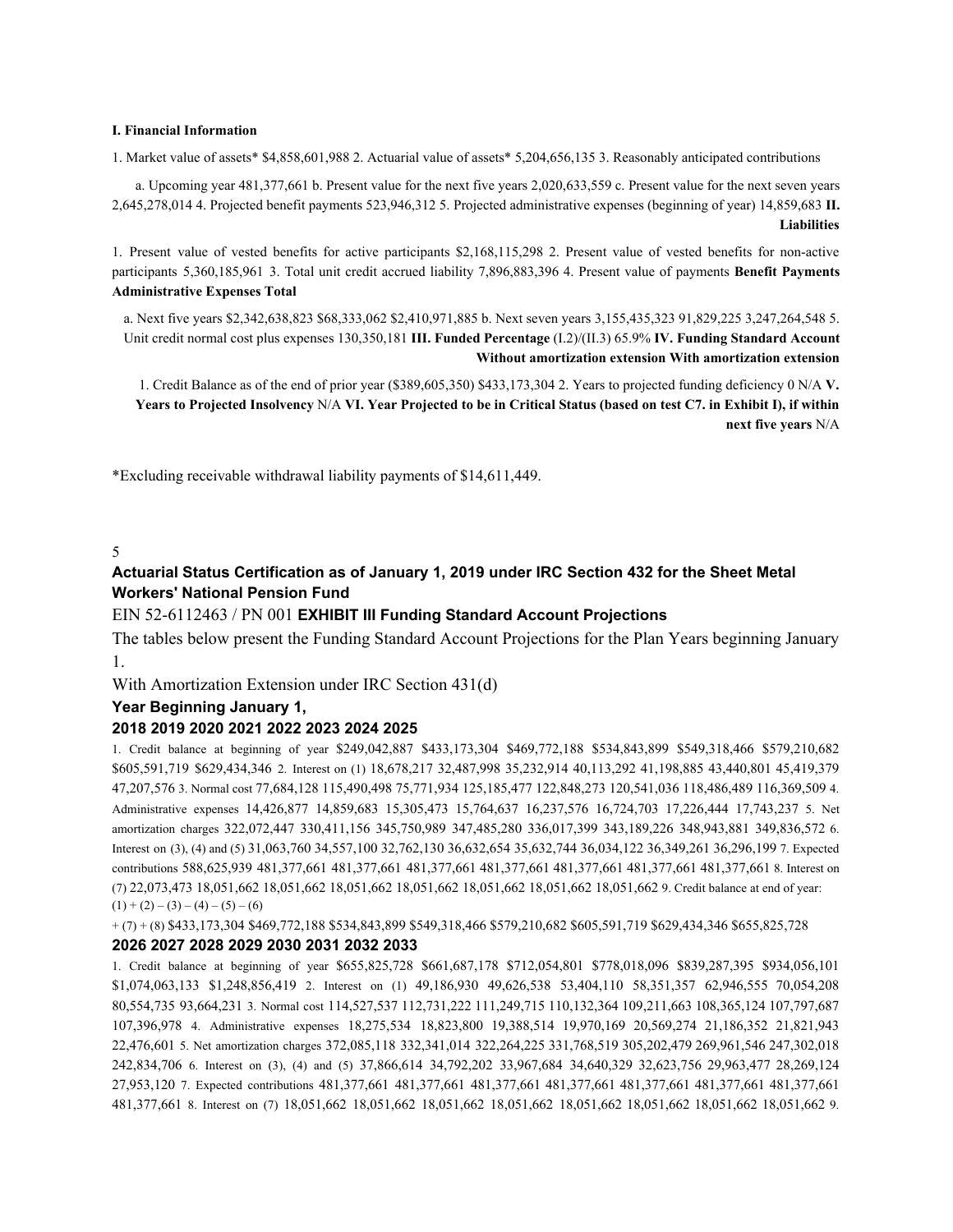Credit balance at end of year:  $(1) + (2) - (3) - (4) - (5) - (6)$ + (7) + (8) \$661,687,178 \$712,054,801 \$778,018,096 \$839,287,395 \$934,056,101 \$1,074,063,133 \$1,248,856,419 \$1,441,288,568

6

# **Actuarial Status Certification as of January 1, 2019 under IRC Section 432 for the Sheet Metal Workers' National Pension Fund**

# EIN 52-6112463 / PN 001 **EXHIBIT III (continued) Funding Standard Account Projections**

Without Amortization Extension under IRC Section 431(d)

# **Year Beginning January 1,**

## **2018 2019 2020 2021 2022 2023**

1. Credit balance/(funding

deficiency) at beginning of year (\$608,531,513) (\$389,605,350) (\$294,725,437) (\$155,253,450) (\$56,217,402) \$52,045,448 2. Interest on (1) (45,639,863) (29,220,401) (22,104,408) (11,644,009) (4,216,305) 3,903,409 3. Normal cost 77,684,128 115,490,498 75,771,934 125,185,477 122,848,273 120,541,036 4. Administrative expenses 14,426,877 14,859,683 15,305,473 15,764,637 16,237,576 16,724,703 5. Net amortization charges 229,873,539 218,793,083 223,204,387 220,677,111 220,867,796 277,209,300 6. Interest on (3), (4) and (5) 24,148,842 26,185,745 23,571,134 27,122,041 26,996,523 31,085,628 7. Expected contributions 588,625,939 481,377,661 481,377,661 481,377,661 481,377,661 481,377,661 8. Interest on (7) 22,073,473 18,051,662 18,051,662 18,051,662 18,051,662 18,051,662 9. Credit balance/(funding deficiency) at end of year  $(1) + (2) - (3) - (4) - (5) - (6) + (7) + (8)$  (\$389,605,350) (\$294,725,437) (\$155,253,450) (\$56,217,402) \$52,045,448 \$109,817,513

7

**Actuarial Status Certification as of January 1, 2019 under IRC Section 432 for the Sheet Metal Workers' National Pension Fund**

EIN 52-6112463 / PN 001 **EXHIBIT IV Funding Standard Account – Projected Bases Assumed Established After January 1, 2018**

**Schedule of Funding Standard Account Bases**

**Type of Base Date Established**

8 **Base Established**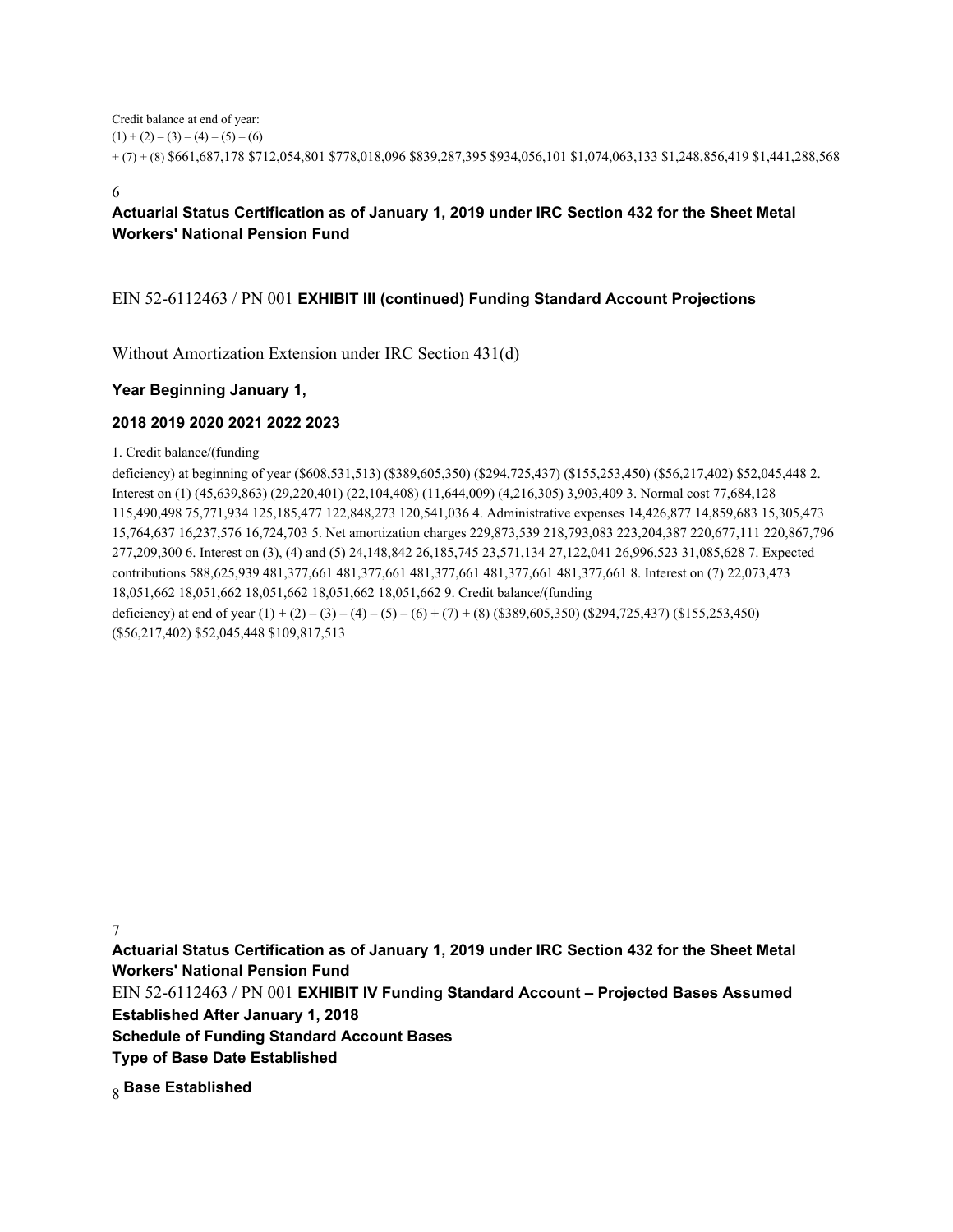# **Amortization Period Amortization Payment**

Experience loss 01/01/2019 \$128,801,394 15 \$13,573,539 Experience loss 01/01/2020 143,235,800 15 15,094,686 Experience loss 01/01/2021 71,206,139 15 7,503,950 Experience loss 01/01/2022 71,761,941 15 7,562,523 Experience loss 01/01/2023 124,771,567 15 13,148,861

#### 0 0 0 **Actuarial Status Certification as of January 1, 2019 under IRC Section 432 for the Sheet Metal Workers' National Pension Fund**

EIN 52-6112463 / PN 001 **EXHIBIT V Solvency Projection**

The table below presents the projected Market Value of Assets for the Plan Years beginning January 1, 2019 through 2054.

# **Year Beginning January 1,**

## **2019 2020 2021 2022 2023 2024 2025** 1. Market Value at beginning

of year \$4,858,601,988 \$5,162,858,002 \$5,470,988,003 \$5,782,506,841 \$6,097,009,877 \$6,414,770,350 \$6,736,323,941 2. Contributions 481,377,661 481,377,661 481,377,661 481,377,661 481,377,661 481,377,661 481,377,661 3. Benefit payments 523,946,312 541,744,857 560,277,206 579,430,271 598,520,998 617,315,742 636,115,056 4. Administrative expenses 15,396,780 15,858,683 16,334,443 16,824,476 17,329,210 17,849,086 18,384,559 5. Interest earnings 362,221,445 384,355,880 406,752,826 429,380,122 452,233,020 475,340,758 498,732,222 6. Market Value at end of

year: (1)+(2)-(3)-(4)+(5) \$5,162,858,002 \$5,470,988,003 \$5,782,506,841 \$6,097,009,877 \$6,414,770,350 \$6,736,323,941 \$7,061,934,209

# **2026 2027 2028 2029 2030 2031 2032** 1. Market Value at beginning

of year \$7,061,934,209 \$7,392,975,302 \$7,730,333,548 \$8,075,704,935 \$8,431,141,136 \$8,798,631,158 \$9,179,777,768 2. Contributions 481,377,661 481,377,661 481,377,661 481,377,661 481,377,661 481,377,661 481,377,661 3. Benefit payments 653,867,081 671,140,857 687,219,566 701,882,468 715,337,751 728,100,936 739,473,130 4. Administrative expenses 18,936,096 19,504,179 20,089,304 20,691,983 21,312,742 21,952,124 22,610,688 5. Interest earnings 522,466,609 546,625,621 571,302,596 596,632,991 622,762,854 649,822,009 677,956,852 6. Market Value at end of

year: (1)+(2)-(3)-(4)+(5) \$7,392,975,302 \$7,730,333,548 \$8,075,704,935 \$8,431,141,136 \$8,798,631,158 \$9,179,777,768 \$9,577,028,463

9

**Actuarial Status Certification as of January 1, 2019 under IRC Section 432 for the Sheet Metal Workers' National Pension Fund**

EIN 52-6112463 / PN 001 **EXHIBIT V (continued) Solvency Projection**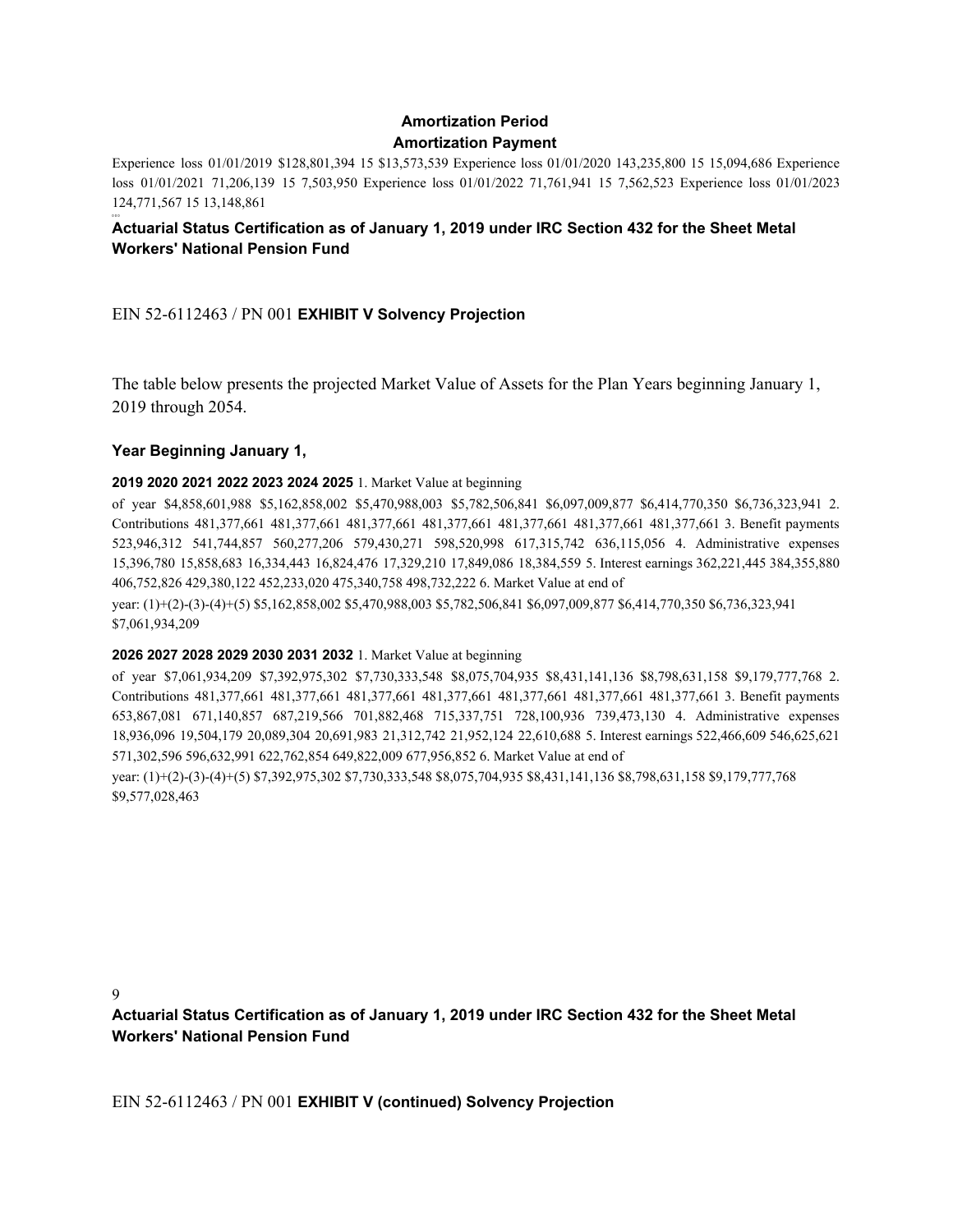### **Year Beginning January 1,**

#### **2033 2034 2035 2036 2037 2038 2039** 1. Market Value at beginning

of year \$9,577,028,463 \$9,992,457,068 \$10,428,963,872 \$10,889,400,863 \$11,376,886,999 \$11,894,573,290 \$12,445,941,311 2. Contributions 481,377,661 481,377,661 481,377,661 481,377,661 481,377,661 481,377,661 481,377,661 3. Benefit payments 749,990,849 759,006,826 766,776,665 773,248,582 778,616,505 782,788,932 785,912,213 4. Administrative expenses 23,289,009 23,987,679 24,707,309 25,448,528 26,211,984 26,998,344 27,808,294 5. Interest earnings 707,330,802 738,123,648 770,543,304 804,805,585 841,137,119 879,777,636 920,982,742 6. Market Value at end of year: (1)+(2)-(3)-(4)+(5) \$9,992,457,068 \$10,428,963,872 \$10,889,400,863 \$11,376,886,999 \$11,894,573,290 \$12,445,941,311

\$13,034,581,207

#### **2040 2041 2042 2043 2044 2045 2046** 1. Market Value at beginning

of year \$13,034,581,207 \$13,664,396,242 \$14,339,633,637 \$15,065,002,262 \$15,845,241,528 \$16,685,864,603 \$17,592,445,984 2. Contributions 481,377,661 481,377,661 481,377,661 481,377,661 481,377,661 481,377,661 481,377,661 3. Benefit payments 787,943,364 788,832,298 788,440,327 787,077,642 784,340,265 780,566,804 776,031,399 4. Administrative expenses 28,642,543 29,501,819 30,386,874 31,298,480 32,237,434 33,204,557 34,200,694 5. Interest earnings 965,023,281 1,012,193,851 1,062,818,165 1,117,237,727 1,175,823,113 1,238,975,081 1,307,101,408 6. Market Value at end of year: (1)+(2)-(3)-(4)+(5) \$13,664,396,242 \$14,339,633,637 \$15,065,002,262 \$15,845,241,528 \$16,685,864,603 \$17,592,445,984 \$18,570,692,960

10

# **Actuarial Status Certification as of January 1, 2019 under IRC Section 432 for the Sheet Metal Workers' National Pension Fund**

EIN 52-6112463 / PN 001 **EXHIBIT V (continued) Solvency Projection**

### **Year Beginning January 1,**

**2047 2048 2049 2050 2051 2052 2053** 1. Market Value at beginning of year

11 \$18,570,692,960 \$19,626,540,487 \$20,766,488,460 \$21,996,766,386 \$23,324,070,335 \$24,755,597,905 \$26,299,085,800

2. Contributions 481,377,661 481,377,661 481,377,661 481,377,661 481,377,661 481,377,661 481,377,661 3. Benefit payments 770,926,315 765,135,170 759,387,528 753,683,062 748,021,448 742,402,363 736,825,488 4. Administrative expenses 35,226,715 36,283,516 37,372,021 38,493,182 39,647,977 40,837,416 42,062,538 5. Interest earnings 1,380,622,896 1,459,988,998 1,545,659,814 1,638,102,532 1,737,819,334 1,845,350,013 1,961,274,796 6. Market Value at end of year: (1)+(2)-(3)-(4)+(5) \$19,626,540,487 \$20,766,488,460 \$21,996,766,386 \$23,324,070,335 \$24,755,597,905 \$26,299,085,800

\$27,962,850,231

**2054** 1. Market Value at beginning

of year \$27,962,850,231 2. Contributions 481,377,661 3. Benefit payments 731,290,507 4. Administrative expenses 43,324,414 5. Interest earnings 2,086,217,370 6. Market Value at end of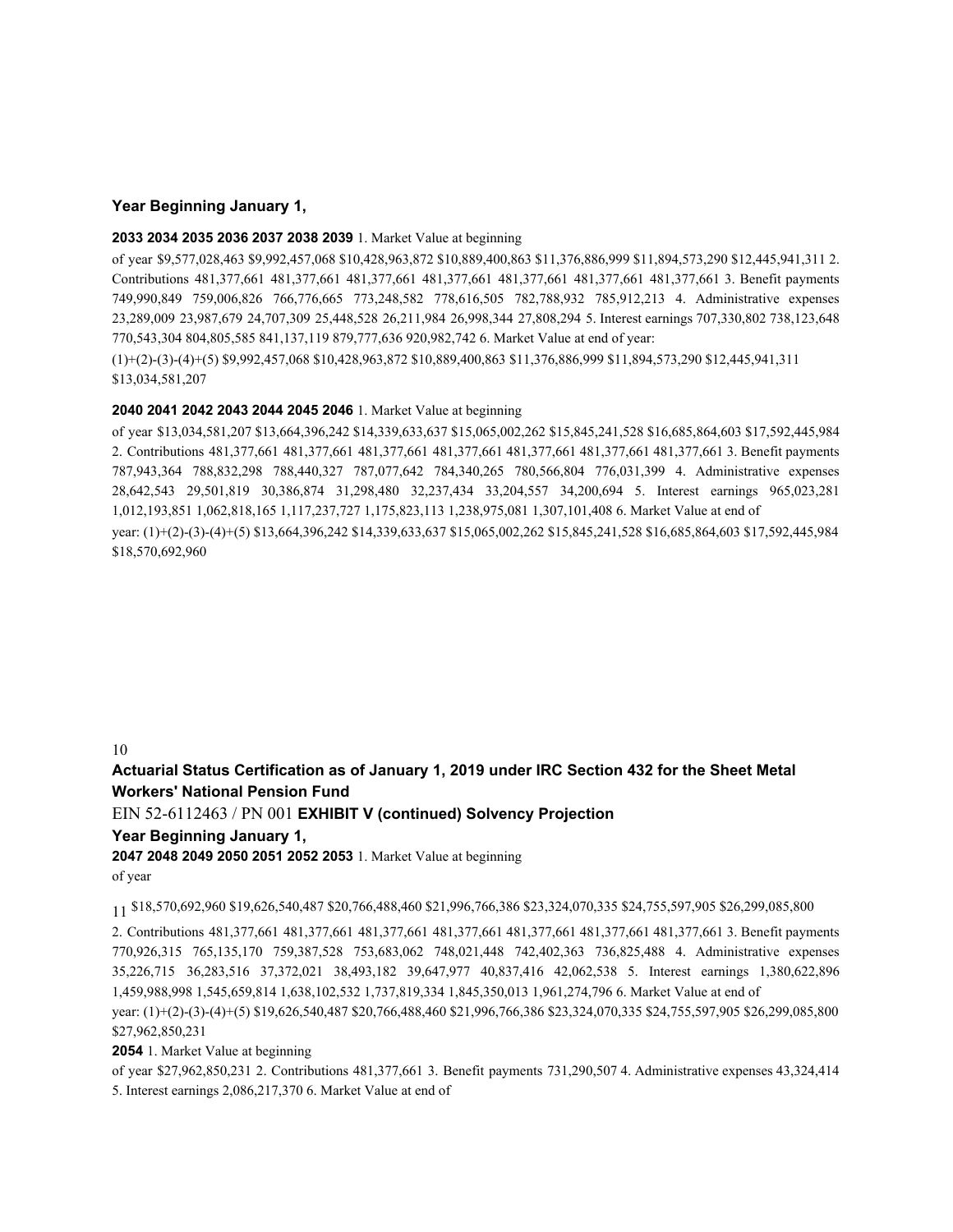# year: (1)+(2)-(3)-(4)+(5) \$29,755,830,341 **Actuarial Status Certification as of January 1, 2019 under IRC Section 432 for the Sheet Metal Workers' National Pension Fund**

# EIN 52-6112463 / PN 001 **EXHIBIT VI Scheduled Progress of the Funding Improvement Plan - Projections of Benchmarks**

The Funding Improvement Plan indicates that scheduled progress is met if a projection of the funding metrics used for the benchmarks demonstrates that they are projected to be met. The benchmarks as stated in the Funding Improvement Plan are that (A) the funded percentage as of the close of the funding improvement period equals or exceeds the sum of (i) the funded percentage as of the beginning of the Plan Year beginning 2015, plus (ii) 33 percent of the difference between 100 percent and that percentage, and (B) avoiding an accumulated funding deficiency for the last year of the funding improvement period (taking into account the Plan's extension of its amortization periods under ERISA Section 304(d)).

A projection based on the actuarial assumptions and methods described in Exhibit VII of this certification indicates that the Plan is meeting scheduled progress.

## **Year Beginning January 1,**

**2019 2020 2021 2022 2023** 1. Credit balance/(funding deficiency) at end of year \$469,772,188 \$534,843,899 \$551,959,195 \$591,400,091 \$632,217,284 2. Actuarial value of assets at end of year \$5,391,630,411 \$5,645,712,204 \$5,902,188,159 \$6,113,607,730 \$6,450,872,609 3. Present value of accumulated benefit at end of year \$8,069,707,638 \$8,194,330,251 \$8,363,165,822 \$8,524,667,625 \$8,677,371,391 4. Funded percentage at end of year 66.8% 68.8% 70.5% 71.7% 74.3%

**2024 2025 2026** 1. Credit balance/(funding deficiency) at end of year \$671,659,529 \$714,903,704 \$738,954,301 2. Actuarial value of assets at end of year \$6,793,393,435 \$7,141,543,482 \$7,496,814,837 3. Present value of accumulated benefit at end of year \$8,819,739,004 \$8,950,920,943 \$9,071,471,286 4. Funded percentage at end of year 77.0% 79.7% 82.6%

# 12 **Actuarial Status Certification as of January 1, 2019 under IRC Section 432 for the Sheet Metal Workers' National Pension Fund**

### EIN 52-6112463 / PN 001 **EXHIBIT VI Actuarial Assumptions and Methodology**

The actuarial assumptions and plan of benefits are as used in the January 1, 2018 actuarial valuation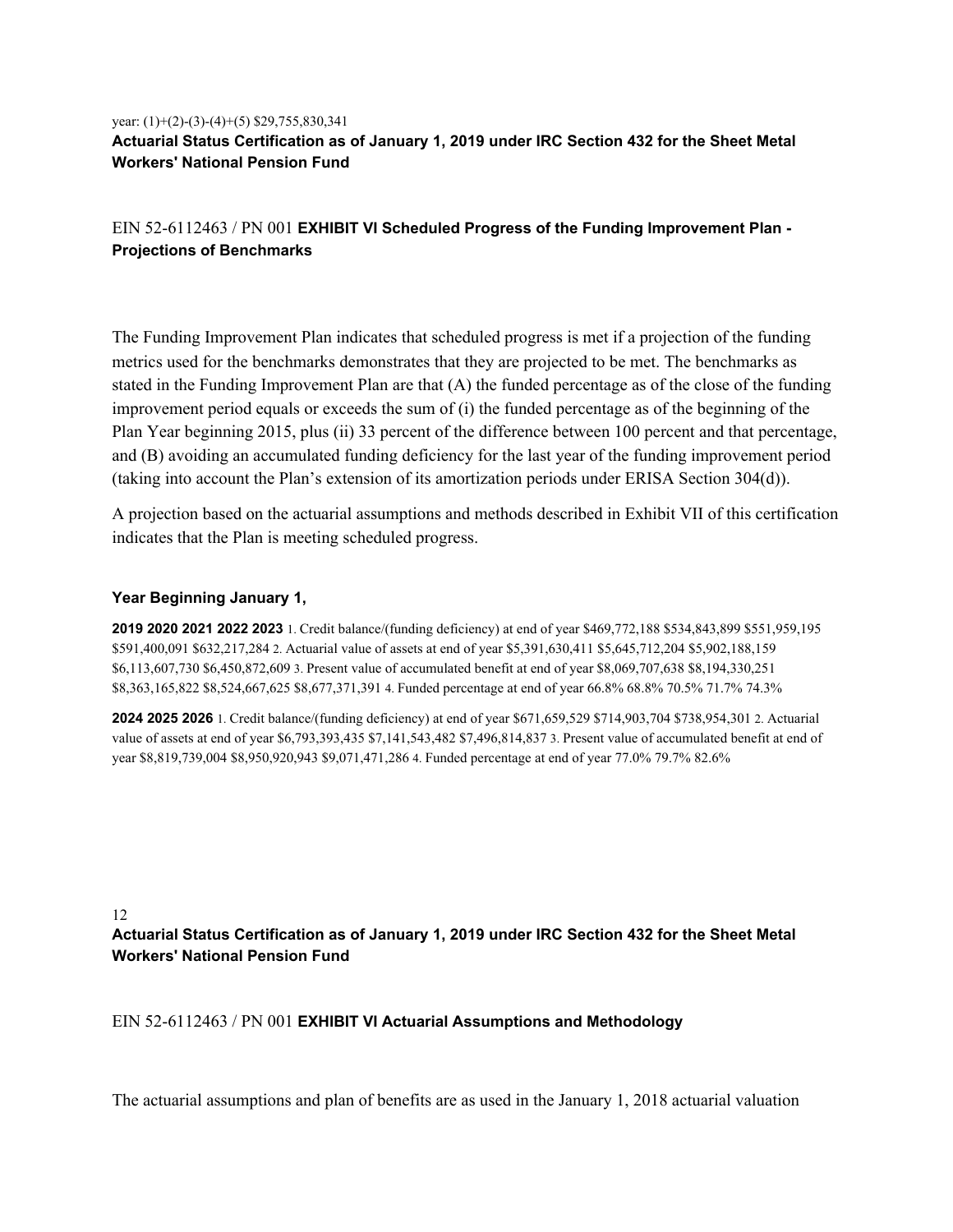certificate, dated October 12, 2018, except as specifically described below. We also assumed that experience would emerge as projected, except as described below. The calculations are based on a current understanding of the requirements of ERISA Section 305 and IRC Section 432.

**Plan of Benefits:** The Applicable Percentage under the Plan's benefit formula is 0.75% for 2019, and is projected

to be 0.50% for 2020, based on the preliminary investment return for the 2018 Plan Year.

**Contribution Rates:** For purposes of the scheduled progress projections, contributions for employers that adopted an

Alternative Option under the Funding Improvement Plan are assumed to increase in 2021 and 2022 (2% for the First Alternative, 1% for the Second Alternative), based on the required increases in contribution rates under the Funding Improvement Plan.

**Asset Information:** The financial information as of December 31, 2018, including contribution income, benefit

payments and administrative expenses for the Plan Year ended December 31, 2018, was based on an unaudited financial statement provided by the Fund Office on March 4, 2019.

For projections after that date, the assumed administrative expenses were increased by 3% per year thereafter from the assumption used for the January 1, 2018 actuarial valuation. The benefit payments were projected based on the January 1, 2018 actuarial valuation. The projected net investment return was assumed to be 7.50% of the average market value of assets for future years. Any resulting investment gains or losses due to the operation of the asset valuation method are amortized over 15 years in the Funding Standard Account.

**Projected Industry Activity:** As required by Internal Revenue Code Section 432, assumptions with respect to projected

industry activity are based on information provided by the Plan Sponsor. Based on this information, for 2019 and all future years, the number of active participants is assumed to remain at the December 31, 2013 level of 54,282 and, on the average, contributions will be made for each active for 1,650 hours each year (approximately 90 million hours).

13

**Actuarial Status Certification as of January 1, 2019 under IRC Section 432 for the Sheet Metal Workers' National Pension Fund**

EIN 52-6112463 / PN 001 **Future Normal Costs:** Based on the assumed industry activity, we have determined the Normal Cost based on an

open group forecast assuming new entrants have a similar demographic mix to recent entrants to the Plan. The Normal Cost for the 2019 Plan Year recognizes the Applicable Percentage (benefit accrual multiplier) of 0.75%. The Normal Cost for the 2020 Plan Year recognizes an Applicable Percentage